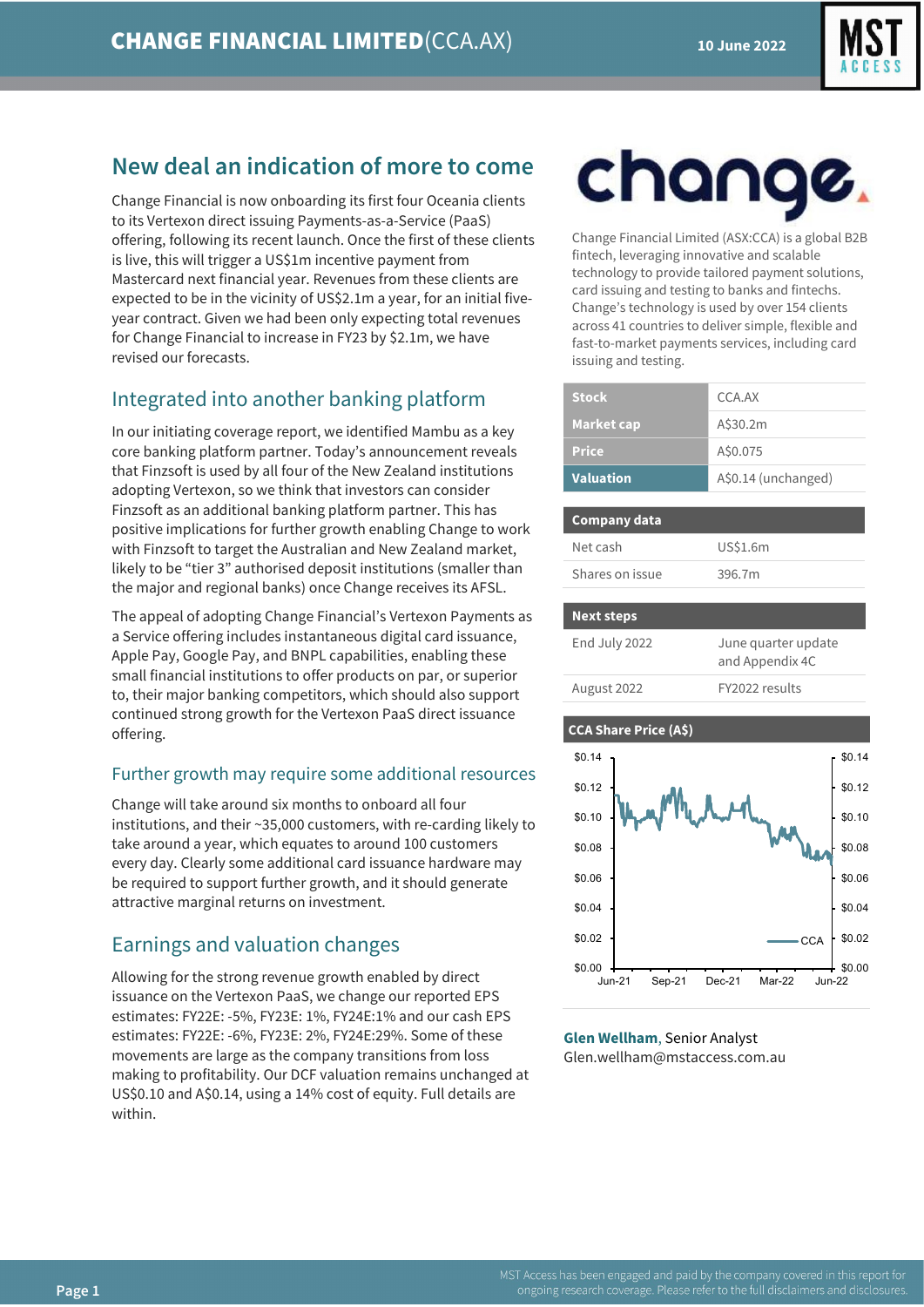

## **Financials**

#### **CHANGE FINANCIAL LIMITED CCA-AX**

**Year end 30 June, US\$ unless otherwise denoted**

| <b>MARKET DATA</b>                        |              |              |                |               |               |              | <b>12-MONTH SHARE PRICE PERFORMANCE</b>   |                      |              |              |         |              |               |
|-------------------------------------------|--------------|--------------|----------------|---------------|---------------|--------------|-------------------------------------------|----------------------|--------------|--------------|---------|--------------|---------------|
| Spot exchange rate                        | x            |              |                |               | <b>AUDUSD</b> | \$0.710      | \$0.14                                    |                      |              |              |         |              | \$0.1         |
| Price                                     | A\$          |              |                | 0.070         | US\$          | 0.05         | \$0.12                                    | Manufacturer was who |              |              |         |              | \$0.1         |
| Valuation                                 | A\$          |              |                | 0.14          | US\$          | 0.10         | \$0.10                                    |                      |              |              |         |              | \$0.1         |
| 52 week low - high                        | A\$          |              |                | $0.07 - 0.13$ |               |              |                                           |                      |              |              |         |              |               |
| Market capitalisation                     | A\$m         |              |                | 28.2          | US\$m         | 20.0         | \$0.08                                    |                      |              |              |         |              | \$0.0         |
| Shares on issue (basic)                   | m            |              |                |               |               | 396.7        | \$0.06                                    |                      |              |              |         |              | \$0.0         |
| Options / rights (currently antidilutive) | m            |              |                |               |               | 1.2          | \$0.04                                    |                      |              |              |         |              | \$0.0         |
| Other equity (LFSP treasury shares)       | m            |              |                |               |               | 1.2          | \$0.02                                    |                      |              |              |         |              | \$0.0         |
| Shares on issue (fuly diluted)            | m            |              |                |               |               | 399.0        | \$0.00                                    |                      |              |              |         |              | \$00          |
|                                           |              |              |                |               |               |              | Sep-21<br>$Jun-21$                        | Dec-21               |              | Mar-22       |         |              | <b>Jun-22</b> |
| <b>INVESTMENT FUNDAMENTALS</b>            |              | <b>FY20A</b> | <b>FY21A</b>   | FY22E         | FY23E         | FY24E        | <b>PROFIT AND LOSS</b>                    |                      | <b>FY20A</b> | <b>FY21A</b> | FY22E   | <b>FY23E</b> | <b>FY248</b>  |
|                                           |              |              |                |               |               |              | Revenue and other income                  | US\$m                | 0.3          | 6.3          | 7.9     | 10.2         | 15.2          |
| EPS - diluted reported                    | cps          | $-1.9$       | $-0.9$         | $-1.1$        | $-0.9$        | $-0.4$       | <b>Total Cash Expenses</b>                | US\$m                | $-3.5$       | $-8.6$       | $-10.9$ | $-12.8$      | $-14.8$       |
| EPS - diluted cash                        | cps          | $-1.9$       | $-1.1$         | $-0.8$        | $-0.7$        | 0.0          | <b>EBITDA</b>                             | US\$m                | $-3.2$       | $-2.3$       | $-3.0$  | $-2.6$       | 0.4           |
| EPS growth                                | %            | $-0.7$       | $-0.4$         | $-0.2$        | $-0.2$        | $-1.0$       | Depreciation, amortisation and impairment | US\$m                | 0.0          | $-1.0$       | $-1.1$  | $-1.4$       | $-1.8$        |
| PE                                        | X            | -2.6         | $-4.6$         | $-6.0$        | $-7.6$        | 337.6        | <b>EBIT</b>                               | US\$m                | $-3.3$       | $-3.3$       | $-4.1$  | $-4.0$       | -1.4          |
|                                           |              |              |                |               |               |              | Net interest                              | US\$m                | $-0.3$       | 0.0          | $-0.1$  | $-0.1$       | $-0.2$        |
|                                           |              |              |                |               |               |              |                                           |                      | $-3.5$       |              | $-4.2$  |              |               |
| <b>DPS</b>                                | cps          | 0.0          | 0.0            | 0.0           | 0.0           | 0.0          | Profit before income tax                  | US\$m                |              | $-3.3$       |         | $-4.1$       | -1.6          |
| Franking                                  | %            | n.a.         | n.a.           | n.a.          | n.a.          | n.a.         | Income tax expense                        | US\$m                | 0.0          | $-0.2$       | 0.0     | 0.0          | 0.0           |
| Dividend yield                            | $\%$         | 0.0%         | 0.0%           | 0.0%          | 0.0%          | 0.0%         | <b>NPAT</b>                               | US\$m                | $-3.5$       | $-3.5$       | $-4.2$  | $-4.1$       | $-1.6$        |
| Payout ratio                              | ℅            | 0%           | 0%             | 0%            | 0%            | 0%           | add back non-cash items                   | US\$m                | 0.0          | $-0.8$       | 0.9     | 1.2          | 1.6           |
| Operating cash flow per share             | cps          | $-0.02$      | 0.00           | $-0.01$       | 0.00          | 0.00         | Cash NPAT                                 | US\$m                | $-3.5$       | $-4.3$       | $-3.3$  | $-2.9$       | 0.1           |
| Free cash flow to equity per share        | cps          | $-0.01$      | $-0.02$        | $-0.01$       | $-0.01$       | 0.00         |                                           |                      |              |              |         |              |               |
| FCF yield                                 | %            | $-21%$       | $-39%$         | $-14%$        | $-18%$        | $-3%$        | Weighted average diluted shares           | m                    | 185.7        | 398.7        | 399.0   | 449.0        | 449.0         |
|                                           |              |              |                |               |               |              |                                           |                      |              |              |         |              |               |
| Enterprise value                          | US\$m        | 17.0         | 16.0           | 19.8          | 19.9          | 21.3         | <b>BALANCE SHEET</b>                      |                      | <b>FY20A</b> | <b>FY21A</b> | FY22E   | <b>FY23E</b> | <b>FY241</b>  |
| EV/Total Revenue                          | x            | 66.0         | 2.5            | 2.5           | 2.0           | 1.4          | Cash and cash equivalents                 | US\$m                | 3.0          | 4.0          | 1.2     | 1.2          | 0.4           |
| EV/EBITDA                                 | X            | $-5.3$       | $-6.9$         | $-6.7$        | $-7.6$        | 52.8         | Other receivables                         | US\$m                | 0.2          | 2.4          | 2.9     | 2.8          | 4.0           |
| EV/EBIT                                   | X            | $-5.2$       | $-4.9$         | $-4.8$        | $-5.0$        | $-15.3$      | Other current assets                      | US\$m                | 0.2          | 0.4          | 1.8     | 1.5          | 1.9           |
|                                           |              |              |                |               |               |              | <b>Total current assets</b>               | US\$m                | 3.4          | 6.7          | 5.9     | 5.5          | 6.4           |
| NAV per share                             | US\$         | 0.009        | 0.018          | 0.009         | 0.005         | 0.002        |                                           |                      |              |              |         |              |               |
| Price / NAV                               | x            | 5.7          | 2.8            | 5.5           | 9.5           | 28.8         | Property, plant and equipment             | US\$m                | 0.0          | 0.5          | 0.3     | 0.3          | 0.4           |
| NTA per share                             | US\$         | 0.009        | 0.004          | $-0.006$      | $-0.010$      | $-0.016$     | Intangibles                               | US\$m                | 0.0          | 5.5          | 6.0     | 7.0          | 7.8           |
| Price / NTA                               | x            | 5.7          | 13.1           | $-8.1$        | $-4.7$        | $-3.1$       | Total non current assets                  | US\$m                | 0.2          | 6.0          | 6.4     | 7.3          | 8.2           |
|                                           |              |              |                |               |               |              |                                           |                      |              |              |         |              |               |
| <b>KEY RATIOS</b>                         |              | <b>FY20A</b> | <b>FY21A</b>   | <b>FY22E</b>  | <b>FY23E</b>  | <b>FY24E</b> | <b>Total assets</b>                       | US\$m                | 3.6          | 12.7         | 12.3    | 12.9         | 14.5          |
|                                           |              |              |                |               |               |              |                                           |                      |              |              |         |              |               |
| NTA/Net Receivables                       | %            | 1002.9%      | 63.8%          | $-84.6%$      | $-164.8%$     | $-175.1%$    | Trade and other payables                  | US\$m                | 0.6          | 1.4          | 1.9     | 2.4          | 2.7           |
| Revenue growth rate                       | %            |              | -85.9% 2344.1% | 25.8%         | 28.1%         | 49.5%        | Provisions                                | US\$m                | 0.2          | 1.0          | 1.0     | 1.0          | 1.0           |
| ROE - reported                            | %            | 0%           | 0%             | 0%            | 0%            | 0%           | Contract liabilities                      | US\$m                | 0.0          | 2.7          | 4.3     | 5.7          | 8.1           |
| ROE - cash                                | ℅            | 0%           | 0%             | 0%            | 0%            | 0%           | Borrowings                                | US\$m                | 0.0          | 0.0          | 1.1     | $1.1\,$      | 1.7           |
| Net debt                                  | US\$m        | $-3.0$       | $-4.0$         | $-0.2$        | $-0.1$        | 1.3          | Other current liabilities                 | US\$m                | 0.3          | 0.3          | 0.2     | 0.2          | 0.2           |
| Interest cover                            | x            | 0.7          | 0.7            | 0.9           | 0.6           | $-0.1$       | <b>Total current liabilities</b>          | US\$m                | $1.1$        | 5.4          | 8.5     | 10.3         | 13.6          |
| Gearing (net debt / EBITDA)               | x            | $-11.5$      | $-0.6$         | 0.0           | 0.0           | 0.1          |                                           |                      |              |              |         |              |               |
| Leverage (net debt / invested capital)    | X            | $-2.4$       | $-0.7$         | 0.0           | 0.0           | 0.1          | Provisions                                | US\$m                | 0.0          | 0.0          | 0.0     | 0.0          | 0.0           |
|                                           |              |              |                |               |               |              | Lease liability                           | US\$m                | 0.2          | 0.3          | 0.2     | 0.2          | 0.1           |
| <b>KEY PERFORMANCE INDICATORS</b>         |              | <b>FY20A</b> | <b>FY21A</b>   | FY22E         | FY23E         | <b>FY24E</b> | Total non current liabilities             | US\$m                | 0.2          | 0.3          | 0.2     | 0.2          | 0.2           |
|                                           |              |              |                |               |               |              |                                           |                      |              |              |         |              |               |
| Annual recurring revenue                  | \$m          | 0.0          | 4.4            | 5.2           | 7.8           | 7.8          | <b>Total liabilities</b>                  | US\$m                | 1.2          | 5.7          | 8.7     | 10.5         | 13.8          |
| Revenue / Annual recurring revenue        | %            | 1033%        | 143%           | 154%          | 131%          | 196%         |                                           |                      |              |              |         |              |               |
|                                           |              |              |                |               |               |              |                                           |                      |              |              |         |              |               |
| Gross margin                              | ℅            | 100%         | 100%           | 100%          | 100%          | 100%         | Net assets                                | US\$m                | 2.3          | 7.0          | 3.6     | 2.3          | 0.8           |
| Cost to income ratio                      | %            | 242.9%       | 377.5%         | 137.4%        | 125.7%        | 97.4%        | Net tangible assets                       | US\$m                | 2.3          | 1.5          | $-2.4$  | $-4.7$       | $-7.1$        |
| Growth in receivables                     | ℅            | 34.4%        | 918.2%         | 22.2%         | $-1.4%$       | 41.7%        | Net capital                               | US\$m                | $-0.6$       | 3.0          | 3.4     | 2.2          | 2.1           |
|                                           |              |              |                |               |               |              | Net tangible capital                      | US\$m                | $-0.6$       | $-2.5$       | $-2.6$  | $-4.8$       | -5.8          |
| <b>DUPONT ANALYSIS</b>                    |              | <b>FY20A</b> | <b>FY21A</b>   | FY22E         | FY23E         | <b>FY24E</b> |                                           |                      |              |              |         |              |               |
|                                           |              |              |                |               |               |              | Contributed equity                        | US\$m                | 34.8         | 42.5         | 42.5    | 46.5         | 46.5          |
| Net Profit Margin                         | %            | -1360%       | $-55%$         | $-53%$        | $-41%$        | $-10%$       | <b>Reserves</b>                           | US\$m                | 4.3          | 4.7          | 5.9     | 4.7          | 4.7           |
| Asset Turnover                            | x            | 0.0          | 0.4            | 0.3           | 0.4           | 0.6          | Retained earnings                         | US\$m                | $-36.7$      | $-40.2$      | $-44.8$ | $-48.9$      | $-50.5$       |
| Return on Assets                          | %            | $-66%$       | $-21%$         | $-17%$        | $-16%$        | $-6%$        | <b>Total equity</b>                       | US\$ m               | 2.3          | 7.0          | 3.6     | 2.3          | 0.8           |
| Financial Leverage                        | x            | 4.0          | 3.5            | 4.7           | 8.5           | 17.6         |                                           |                      |              |              |         |              |               |
| Return on Equity                          | %            | $-267%$      | $-74%$         | $-79%$        | $-140%$       | $-101%$      | Basic shares on issue                     | m                    | 274.6        | 399.0        | 399.0   | 449.0        | 449.0         |
|                                           |              |              |                |               |               |              |                                           |                      |              |              |         |              |               |
| <b>HALF YEARLY DATA</b>                   |              | <b>2H21A</b> | <b>1H22A</b>   | <b>2H22E</b>  | <b>1H23E</b>  | <b>2H23E</b> | <b>CASH FLOW</b>                          |                      | <b>FY20A</b> | <b>FY21A</b> | FY22E   | FY23E        | <b>FY248</b>  |
|                                           |              |              |                |               |               |              | Operating                                 |                      |              |              |         |              |               |
| Revenue                                   | US\$m        | 2.1          | 4.2            | 3.8           | 4.5           | 5.7          | Net operating cashflow                    | US\$m                | $-2.9$       | $-1.7$       | $-2.1$  | $-1.9$       | 0.7           |
| Cost of goods sold                        | <b>US\$m</b> | 0.0          | 0.0            | 0.0           | 0.0           | 1.0          |                                           |                      |              |              |         |              |               |
| <b>Gross Profit</b>                       | US\$m        | 2.1          | 4.2            | 3.8           | 4.5           | 4.7          | Investment                                |                      |              |              |         |              |               |
| Cash Expenses                             | US\$m        | $-5.3$       | $-5.4$         | $-5.5$        | $-6.0$        | $-6.8$       | Capital expenditure                       | US\$m                | 0.0          | $-0.7$       | $-1.4$  | $-1.9$       | $-1.8$        |
| <b>EBITDA</b>                             |              |              |                |               |               |              |                                           |                      |              |              |         |              |               |
|                                           | US\$m        | 0.9          | $-1.3$         | $-1.7$        | $-1.5$        | $-1.1$       | Acquisitions and divestments              | US\$m                | 0.3          | $-4.5$       | 0.0     | 0.0          | 0.0           |
| EBIT                                      | US\$m        | 0.1          | $-1.8$         | $-2.3$        | $-2.1$        | $-1.9$       | Net investment cashflow                   | US\$m                | 0.3          | $-5.2$       | $-1.4$  | $-1.9$       | $-1.8$        |
| Pre tax profit                            | US\$m        | 0.1          | $-1.8$         | $-2.4$        | $-2.2$        | $-1.9$       |                                           |                      |              |              |         |              |               |
| Income tax expense                        | US\$m        | 0.0          | 0.0            | 0.0           | 0.0           | 0.0          | <b>Financing</b>                          |                      |              |              |         |              |               |
| <b>Reported NPAT</b>                      | US\$m        | 0.1          | $-1.8$         | $-2.4$        | $-2.2$        | $-1.9$       | Equity                                    | US\$m                | 3.4          | 8.4          | 0.0     | 4.0          | 0.0           |
| Cash NPAT                                 | <b>US\$m</b> | 0.8          | $-1.4$         | $-1.9$        | $-1.6$        | $-1.3$       | Debt                                      | US\$m                | 0.7          | $-0.6$       | 1.1     | 0.0          | 0.6           |
|                                           |              |              |                |               |               |              | Leases                                    | US\$m                | $-0.1$       | $-0.2$       | $-0.3$  | $-0.3$       | $-0.3$        |
| EPS - diluted cash                        | cps          | 0.0          | 0.0            | 0.0           | 0.0           | 0.0          | Net financing cashflow                    | US\$m                | 4.0          | 7.6          | 0.8     | 3.7          | 0.3           |
| EPS - diluted reported                    | cps          | 0.0          | 0.0            | 0.0           | 0.0           | 0.0          |                                           |                      |              |              |         |              |               |
| DPS                                       | cps          | 0.0          | 0.0            | 0.0           | 0.0           | 0.0          | Net cash flow                             | US\$m                | 1.4          | 0.7          | $-2.8$  | $-0.1$       | $-0.8$        |
|                                           |              |              |                |               |               |              |                                           |                      |              |              |         |              |               |

| <b>12-MONTH SHARE PRICE PERFORMANCE</b>             |                |                     |                     |                  |                  |                      |  |  |  |
|-----------------------------------------------------|----------------|---------------------|---------------------|------------------|------------------|----------------------|--|--|--|
| \$0.14                                              |                |                     |                     | $-CCA$           |                  | \$0.14               |  |  |  |
| \$0.12                                              |                |                     |                     |                  |                  | \$0.12               |  |  |  |
| \$0.10<br>\$0.08                                    |                |                     |                     |                  |                  | \$0.10<br>\$0.08     |  |  |  |
| \$0.06                                              |                |                     |                     |                  |                  | \$0.06               |  |  |  |
| \$0.04                                              |                |                     |                     |                  |                  | \$0.04               |  |  |  |
| \$0.02                                              |                |                     |                     |                  |                  | \$0.02               |  |  |  |
| \$0.00                                              |                |                     |                     |                  |                  | \$0.00               |  |  |  |
| $Jun-21$<br>Sep-21                                  | Dec-21         |                     | Mar-22              |                  |                  | $Jun-22$             |  |  |  |
| <b>PROFIT AND LOSS</b><br>Revenue and other income  | US\$m          | <b>FY20A</b><br>0.3 | <b>FY21A</b><br>6.3 | FY22E<br>7.9     | FY23E<br>10.2    | <b>FY24E</b><br>15.2 |  |  |  |
| <b>Total Cash Expenses</b>                          | US\$m          | $-3.5$              | $-8.6$              | $-10.9$          | $-12.8$          | $-14.8$              |  |  |  |
| <b>EBITDA</b>                                       | US\$m          | $-3.2$              | $-2.3$              | -3.0             | $-2.6$           | 0.4                  |  |  |  |
| Depreciation, amortisation and impairment           | US\$m          | 0.0                 | $-1.0$              | $-1.1$           | $-1.4$           | $-1.8$               |  |  |  |
| <b>EBIT</b><br>Net interest                         | US\$m<br>US\$m | $-3.3$<br>$-0.3$    | -3.3<br>0.0         | $-4.1$<br>$-0.1$ | $-4.0$<br>$-0.1$ | $-1.4$<br>$-0.2$     |  |  |  |
| Profit before income tax                            | US\$m          | $-3.5$              | $-3.3$              | $-4.2$           | $-4.1$           | $-1.6$               |  |  |  |
| Income tax expense                                  | US\$m          | 0.0                 | $-0.2$              | 0.0              | 0.0              | 0.0                  |  |  |  |
| <b>NPAT</b>                                         | US\$m          | $-3.5$              | $-3.5$              | $-4.2$           | $-4.1$           | $-1.6$               |  |  |  |
| add back non-cash items<br>Cash NPAT                | US\$m<br>US\$m | 0.0<br>$-3.5$       | $-0.8$<br>$-4.3$    | 0.9<br>$-3.3$    | 1.2<br>$-2.9$    | 1.6<br>0.1           |  |  |  |
|                                                     |                |                     |                     |                  |                  |                      |  |  |  |
| Weighted average diluted shares                     | m              | 185.7               | 398.7               | 399.0            | 449.0            | 449.0                |  |  |  |
| <b>BALANCE SHEET</b>                                |                | <b>FY20A</b>        | <b>FY21A</b>        | FY22E            | FY23E            | <b>FY24E</b>         |  |  |  |
| Cash and cash equivalents                           | US\$m          | 3.0                 | 4.0                 | 1.2              | 1.2              | 0.4                  |  |  |  |
| Other receivables                                   | US\$m          | 0.2                 | 2.4                 | 2.9              | 2.8              | 4.0                  |  |  |  |
| Other current assets                                | US\$m          | 0.2                 | 0.4                 | 1.8              | 1.5              | 1.9                  |  |  |  |
| <b>Total current assets</b>                         | US\$ m         | 3.4                 | 6.7                 | 5.9              | 5.5              | 6.4                  |  |  |  |
| Property, plant and equipment                       | US\$m          | 0.0                 | 0.5                 | 0.3              | 0.3              | 0.4                  |  |  |  |
| Intangibles                                         | US\$m          | 0.0                 | 5.5                 | 6.0              | 7.0              | 7.8                  |  |  |  |
| Total non current assets                            | US\$m          | 0.2                 | 6.0                 | 6.4              | 7.3              | 8.2                  |  |  |  |
| <b>Total assets</b>                                 | US\$m          | 3.6                 | 12.7                | 12.3             | 12.9             | 14.5                 |  |  |  |
| Trade and other payables                            | US\$m          | 0.6                 | 1.4                 | 1.9              | 2.4              | 2.7                  |  |  |  |
| Provisions                                          | US\$m          | 0.2                 | 1.0                 | 1.0              | 1.0              | 1.0                  |  |  |  |
| Contract liabilities                                | US\$m          | 0.0                 | 2.7                 | 4.3              | 5.7              | 8.1                  |  |  |  |
| Borrowings<br>Other current liabilities             | US\$m<br>US\$m | 0.0<br>0.3          | 0.0<br>0.3          | 1.1<br>0.2       | 1.1<br>0.2       | 1.7<br>0.2           |  |  |  |
| <b>Total current liabilities</b>                    | US\$m          | $1.1$               | 5.4                 | 8.5              | 10.3             | 13.6                 |  |  |  |
|                                                     |                |                     |                     |                  |                  |                      |  |  |  |
| Provisions                                          | US\$m          | 0.0<br>0.2          | 0.0                 | 0.0              | 0.0              | 0.0                  |  |  |  |
| Lease liability<br>Total non current liabilities    | US\$m<br>US\$m | 0.2                 | 0.3<br>0.3          | 0.2<br>0.2       | 0.2<br>0.2       | 0.1<br>0.2           |  |  |  |
| <b>Total liabilities</b>                            | US\$m          | $1.2$               | 5.7                 | 8.7              | 10.5             | 13.8                 |  |  |  |
|                                                     |                |                     |                     |                  |                  |                      |  |  |  |
| Net assets                                          | US\$m<br>US\$m | 2.3<br>2.3          | 7.0<br>1.5          | 3.6<br>$-2.4$    | 2.3<br>$-4.7$    | 0.8<br>$-7.1$        |  |  |  |
| Net tangible assets<br>Net capital                  | <b>US\$m</b>   | $-0.6$              | 3.0                 | 3.4              | 2.2              | 2.1                  |  |  |  |
| Net tangible capital                                | US\$m          | $-0.6$              | $-2.5$              | $-2.6$           | $-4.8$           | $-5.8$               |  |  |  |
|                                                     |                |                     |                     |                  |                  |                      |  |  |  |
| Contributed equity<br><b>Reserves</b>               | US\$m<br>US\$m | 34.8<br>4.3         | 42.5<br>4.7         | 42.5<br>5.9      | 46.5<br>4.7      | 46.5<br>4.7          |  |  |  |
| Retained earnings                                   | US\$m          | $-36.7$             | $-40.2$             | $-44.8$          | $-48.9$          | $-50.5$              |  |  |  |
| <b>Total equity</b>                                 | US\$m          | 2.3                 | 7.0                 | 3.6              | 2.3              | 0.8                  |  |  |  |
| Basic shares on issue                               | m              | 274.6               | 399.0               | 399.0            | 449.0            | 449.0                |  |  |  |
| <b>CASH FLOW</b>                                    |                | <b>FY20A</b>        | <b>FY21A</b>        | <b>FY22E</b>     | FY23E            | <b>FY24E</b>         |  |  |  |
| Operating                                           |                |                     |                     |                  |                  |                      |  |  |  |
| Net operating cashflow                              | US\$m          | $-2.9$              | $-1.7$              | $-2.1$           | $-1.9$           | 0.7                  |  |  |  |
| Investment                                          |                |                     |                     |                  |                  |                      |  |  |  |
| Capital expenditure<br>Acquisitions and divestments | US\$m<br>US\$m | 0.0<br>0.3          | $-0.7$<br>$-4.5$    | $-1.4$<br>0.0    | $-1.9$<br>0.0    | $-1.8$<br>0.0        |  |  |  |
| Net investment cashflow                             | US\$m          | 0.3                 | $-5.2$              | $-1.4$           | $-1.9$           | $-1.8$               |  |  |  |
|                                                     |                |                     |                     |                  |                  |                      |  |  |  |
| <b>Financing</b><br>Equity                          | US\$m          | 3.4                 | 8.4                 | 0.0              | 4.0              | 0.0                  |  |  |  |
| Debt                                                | US\$m          | 0.7                 | $-0.6$              | $1.1\,$          | 0.0              | 0.6                  |  |  |  |
| Leases                                              | US\$m          | $-0.1$              | $-0.2$              | $-0.3$           | $-0.3$           | $-0.3$               |  |  |  |
| Net financing cashflow                              | US\$m          | 4.0                 | 7.6                 | 0.8              | 3.7              | 0.3                  |  |  |  |
| Net cash flow                                       | US\$m          | 1.4                 | 0.7                 | $-2.8$           | $-0.1$           | $-0.8$               |  |  |  |
| Free cash flow to equity                            | US\$m          | $-1.9$              | $-7.7$              | $-2.8$           | $-4.1$           | $-0.8$               |  |  |  |

Source: CCA reports, MST estimates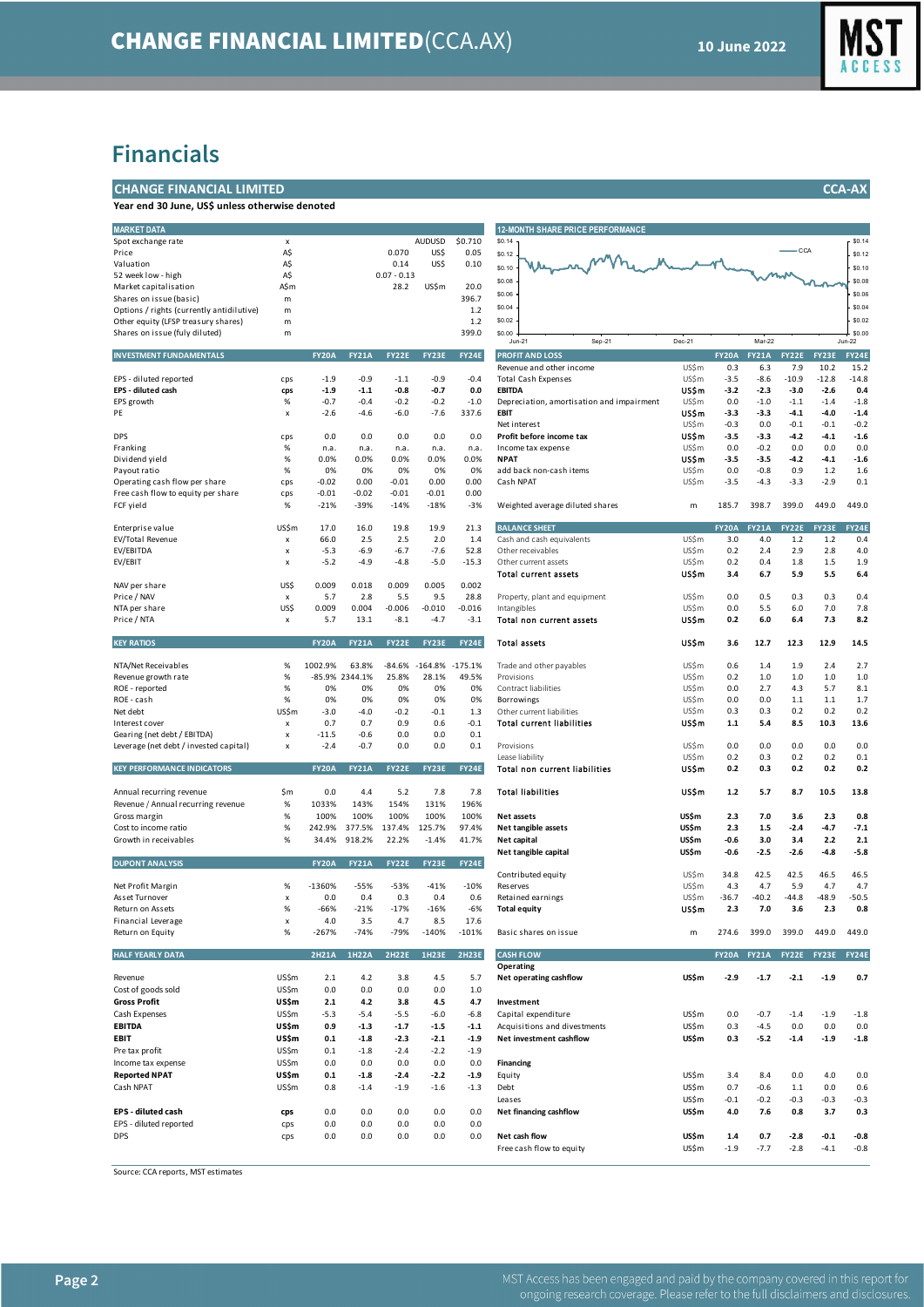# **Earnings revisions**

Following CCA's announcement, we make the following changes to our earnings estimates:

|                         |            | <b>FY22E</b> |            |         | <b>FY23E</b> |            |         | <b>FY24E</b> |            |         |  |
|-------------------------|------------|--------------|------------|---------|--------------|------------|---------|--------------|------------|---------|--|
|                         |            | Old          | <b>New</b> | $%$ chg | Old          | <b>New</b> | $%$ chg | Old          | <b>New</b> | % $chg$ |  |
| Revenue                 | A\$m       | 7.9          | 7.9        | 0%      | 10.0         | 10.2       | 2%      | 14.3         | 15.2       | 6%      |  |
| EBITDA                  | A\$m       | (2.8)        | (3.0)      | -7%     | (2.7)        | (2.6)      | 2%      | 0.4          | 0.4        | 4%      |  |
| EBIT                    | A\$m       | (3.9)        | (4.1)      | $-5%$   | (4.1)        | (4.0)      | 1%      | (1.4)        | (1.4)      | 1%      |  |
| Reported NPAT           | A\$m       | (4.0)        | (4.2)      | -5%     | (4.2)        | (4.1)      | 1%      | (1.6)        | (1.6)      | 1%      |  |
| Cash NPAT               | A\$m       | (3.1)        | (3.3)      | $-6%$   | (3.0)        | (2.9)      | 2%      | 0.1          | 0.1        | 29%     |  |
| EPS diluted reported    | <b>CDS</b> | $-1.0$       | $-1.1$     | -5%     | $-0.9$       | $-0.9$     | 1%      | $-0.4$       | $-0.4$     | 1%      |  |
| <b>EPS diluted cash</b> | cps        | $-0.8$       | $-0.8$     | -6%     | $-0.7$       | $-0.7$     | 2%      | 0.0          | 0.0        | 29%     |  |
| <b>DPS</b>              | cps        | 0.0          | 0.0        | n.a.    | 0.0          | 0.0        | n.a.    | 0.0          | 0.0        | n.a.    |  |

#### Figure 1 –Earnings estimates for Change Financial

Source: Company reports, MST Access estimates

Some of these movements appear to be large changes due to small denominators as the company transitions from loss making to profitability. These changes reflect:

• More rapid revenue growth associated with the success of Change Financial's direct issuance product within its Vertexon Payments as a Service, reflective of the US\$2.1m per year revenue associated with its announced customer contracts. We note Change Financial's commentary that they have commenced the onboarding process, and it will take until 2H23 to complete – so likely around a year for all four institutions (with some potentially completed before others).

Full details of our revised earnings appear in the financial summary on page 2.

If more deals such as this are forthcoming, such as once Change Financial receives its Australian Financial Services Licence allowing it to undertake direct issuing in Australia, then there is likely material upside to our numbers.

# **Valuation**

We consider a range of valuation approaches to estimate CCA's valuation, including:

- intrinsic valuation scenarios of its potential future growth profiles.
- peer multiples and growth rates.

Other equity market considerations such as short sales; any likely forthcoming changes in index inclusion; depth of stock research coverage; composition of and change in the mix of investors (such as founders, board and staff, domestic institutions, foreign institutions, and retail investors) are not incorporated in our valuation; however investors should consider such factors if they seek to develop a price target for the company. We have checked the short sales report, identified.

Figure 2 – MST Access discounted free cashflow to equity valuation of Change Financial

| Current date<br>Next balance date    |       | $10$ -Jun-22<br>30-Jun-22 |               |                 |                     |     |                             |     |     |               |     |
|--------------------------------------|-------|---------------------------|---------------|-----------------|---------------------|-----|-----------------------------|-----|-----|---------------|-----|
|                                      |       |                           | Jun-22 Dec-22 |                 | Jun-23 Dec-23       |     | Jun-24 Dec-24 Jun-25 Dec-25 |     |     | Jun-26 Dec-26 |     |
| Free cash flow to equity             | US\$m | $-0.4$                    | $-2.1$        | $-1.9$          | $-0.8$              | 0.0 | 0.1                         | 1.5 | 2.8 | 4.0           | 0.7 |
| Discounted cash flow                 | US\$m | $-0.4$                    | $-2.0$        | $-1.7$          | $-0.6$              | 0.0 | 0.1                         | 1.0 | 1.7 | 2.4           | 0.4 |
|                                      |       |                           |               |                 |                     |     |                             |     |     |               |     |
| Sum of discount streams              | US\$m | 0.5                       |               | <b>CAPM</b>     |                     |     |                             |     |     |               |     |
| Future value into perpetuity         | US\$m | 61.6                      |               | Risk free rate  |                     |     | 4.00%                       |     |     |               |     |
| NPV of terminal value                | US\$m | 36.2                      |               | Equity beta     |                     |     | 2                           |     |     |               |     |
| add adjusted net cash and associates | US\$m | 1.6                       |               |                 | Equity risk premium |     | 5.00%                       |     |     |               |     |
| Value of total equity                | US\$m | 38.3                      |               | Cost of equity  |                     |     | 14.0%                       |     |     |               |     |
| Diluted shares on issue              | #     | 399.0                     |               |                 |                     |     |                             |     |     |               |     |
| Value per share                      | US\$  | 0.10                      |               | Terminal growth |                     |     | 3.0%                        |     |     |               |     |
| Upside/downside                      | %     | 93.0%                     |               |                 |                     |     |                             |     |     |               |     |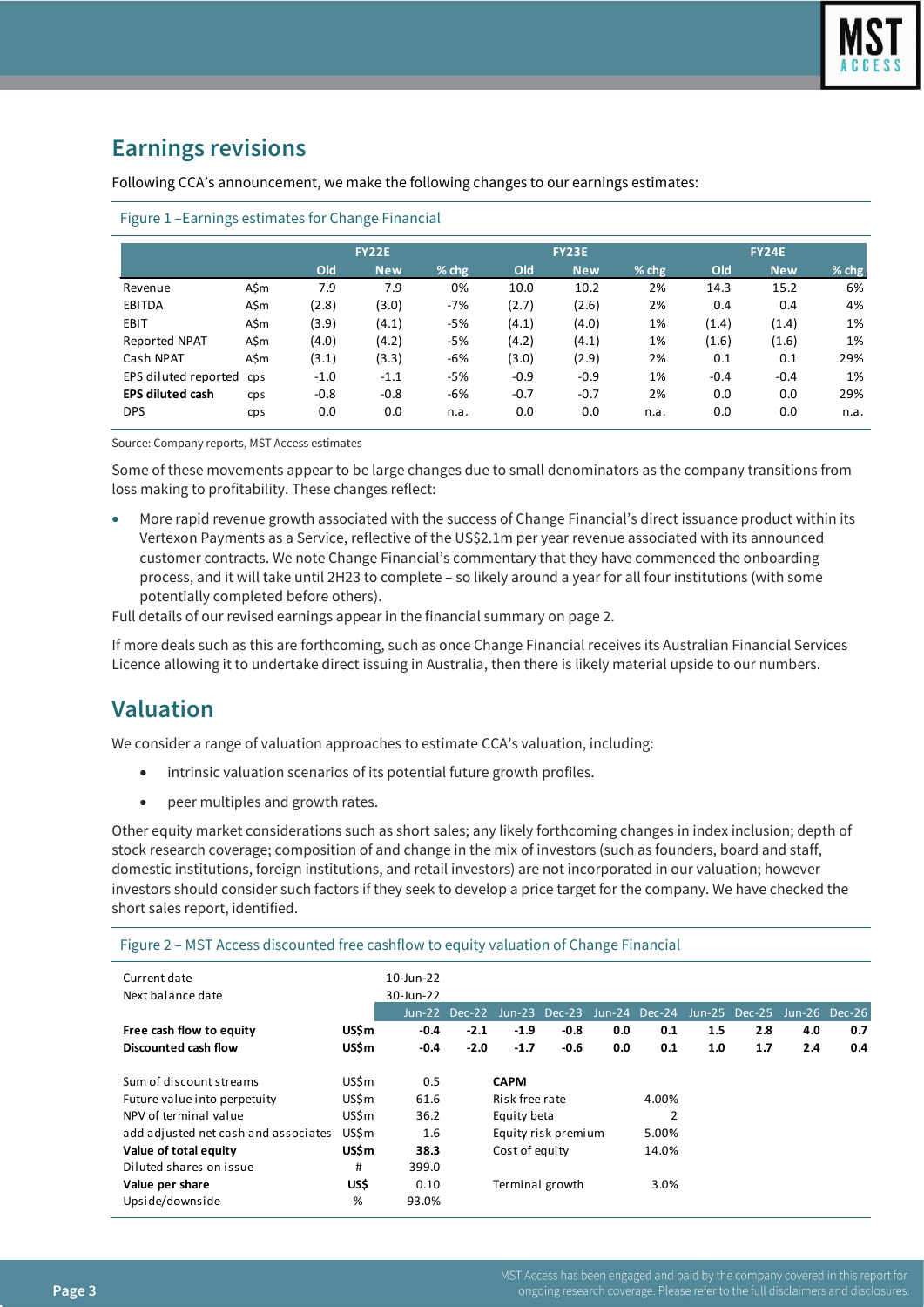

Source: Company reports, MST Access estimates

Many financial analysts use some form of residual income or value-added valuation approach, due to the complexities and uncertainties involved in forecasting cashflow, in part due to regulatory capital requirements. Some of the advantages of this approach are that:

- the bulk of the valuation is generally recognized upfront, in the net asset value providing greater certainty around a large component of the valuation.
- uses profit, rather than cashflow, forecasts.

We use a two-stage model, using our explicit forecasts over the next five years, followed by a terminal value, to which we add current net assets per share. We assume a risk-free rate of 4.0% (up from 2.0%) and equity risk premium of 5.0% (down from 6.0%). We continue to estimate CCA's equity beta to be 2. We estimate CCA's cost of equity to be 14.0% (unchanged) and terminal growth of 3.0% (unchanged). This produces a valuation of US\$0.10 per share (unchanged) which converts at spot FX rates to A\$0.14 per share (also unchanged).

## Comparative Multiples

Relative valuation techniques such as peer valuation multiples are a popular way to value many companies, including price to book multiples and price to revenue multiples. Our financial summary on page 2 of this report details our derivation of these current implied valuation multiples for CCA. In general CCA trades at a substantial discount to its peer group.

| Identifier (RIC) | <b>Company Name</b>                        | <b>Price / Revenue</b> | <b>Price / Book</b> | <b>Price / NTA</b> |
|------------------|--------------------------------------------|------------------------|---------------------|--------------------|
| NOV.AX           | Novatti Group Ltd                          | 8.9                    | 22.6                | 1.6                |
| A2B.AX           | A2B Australia Ltd                          | 1.3                    | 1.4                 | 2.2                |
| EML.AX           | <b>EML Payments Ltd</b>                    | 6.5                    | 3.0                 | $-17.5$            |
| SMP.AX           | SmartPay Holdings Ltd                      | 3.5                    | 4.7                 | 33.2               |
| TYR.AX           | Tyro Payments Ltd                          | 8.0                    | 10.4                | 13.8               |
|                  | Australian average                         | 5.6                    | 8.4                 | 6.7                |
| PAY.TO           | Payfare Inc                                | 8.3                    | 8.1                 | 5.8                |
| PAYP.L           | PayPoint plc                               | 2.8                    | 4.8                 | $-37.8$            |
| NETW.L           | Network International Holdings PLC         | 6.2                    | 3.6                 | $-11.6$            |
| PSFE.K           | Paysafe Ltd                                | 1.9                    | 1.1                 | $-0.7$             |
| MQ.O             | Margeta Inc                                | 12.0                   | 5.9                 | 3.5                |
| WU               | Western Union Co                           | 1.4                    | 19.8                | $-3.2$             |
| <b>WEX</b>       | WEX Inc                                    | 3.4                    | 3.4                 | $-3.0$             |
| WLN.PA           | Worldline SA                               | 4.1                    | 1.5                 | $-4.2$             |
| AMA.MC           | Amadeus IT Group SA                        | 10.1                   | 7.2                 | $-6.7$             |
| SQ               | <b>Block Inc</b>                           | 4.6                    | 22.9                | 16.4               |
| <b>FIS</b>       | Fidelity National Information Services Inc | 4.9                    | 1.4                 | $-3.0$             |
| FISV.O           | Fisery Inc                                 | 4.3                    | 2.2                 | $-3.3$             |
| PYPL.O           | PayPal Holdings Inc                        | 8.8                    | 10.1                | 12.1               |
| MA               | Mastercard Inc                             | 18.9                   | 48.2                | $-79.8$            |
| V                | Visa Inc                                   | 24.3                   | 13.6                | $-35.4$            |
|                  | <b>International average</b>               | 7.7                    | 10.3                | $-10.1$            |
| CCA.AX           | Change Financial Ltd                       | 3.2                    | 2.8                 | 13.1               |

Figure 3 – Change Financial trailing peer comparative valuation multiples

Source: IBES, Refinitiv, MST Access estimates for Change Financial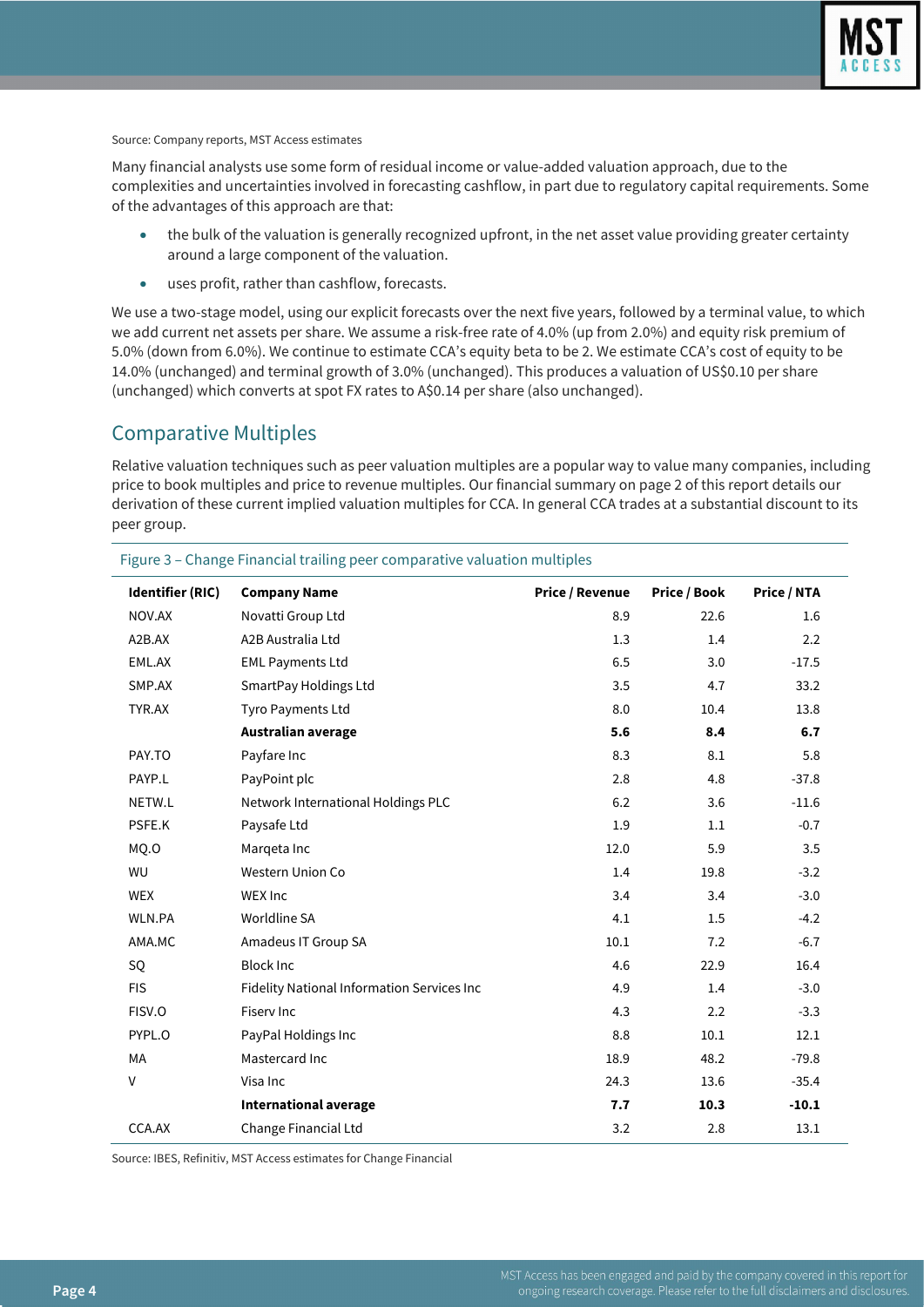

# **Updated Investment Thesis**

Change Financial is an attractive way to gain exposure to the evolution of payment systems globally. Both of its businesses are ideally positioned to profit from this evolution:

- Vertexon enables banks and fintechs to deliver modern card payment solutions to their customers. As consumer expectations grow, requiring investments beyond what institutions are willing to make, and as it becomes harder to employ staff with the necessary skillset to maintain and develop existing in-house infrastructure, we believe more institutions are likely to outsource larger portions of their payments infrastructure. In Australia, most third-tier institutions already outsource their payments infrastructure, as do most of the second-tier institutions, and even ANZ is now going down this path with its JV with Worldline. However, this is a global trend, and Vertexon has a sizeable (and growing) existing customer base in Oceania, South East Asia and Latin America, as well as a reasonable presence in the US.
- PaySim is an essential utility, to test systems before they go live. Regulators are becoming increasingly aggressive around disruption to payment systems, and PaySim enables its users, such as financial institutions, to test their systems before they go live to ensure that any changes, such as upgrades or new functionality, will work seamlessly, and not cause system problems. It can simulate a wide range of systems, including online transactions, ATMs and payment terminals, and the various payment networks in between a bank's own systems.

The company obtains the majority of its revenues from offshore, reports in USD, and thus is positively leveraged to a falling Australian Dollar, which is supportive of the company's valuation.

Furthermore, we believe that the company is due for a re-rating, with the company's revenue growth accelerating following the launch of Vertexon's direct issuing offering in Oceania. Within the next couple of years the company should consistently generate cash from its operations, before growth capital investments (capex) in technology and operations, which further push out its likely cashflow breakeven point.

# **Risks and Sensitivities**

In summary, Change Financial's risks and sensitivities can be categorised under strategic, financial and operational risks summarised as:

## Strategic

Change Financial's Vertexon operates in a competitive, highly innovative industry of payments provision, with direct competitors both in Australia and internationally who are close to perfect substitutes for its payments as a service offerings.

As a payment processor, Change Financial has substantial regulatory compliance requirements, including with AML/CTF regulations, CFR and ASIC requirements. Failure to comply could see the company face civil and criminal prosecution, substantial fines, and potentially the loss of key licenses enabling it to operate various services.

However, it faces less competition for its PaySim service, which accounts for a substantial portion of its revenues, due to what are in effect scheme mandates to use its services by various industry organisations and bodies.

## Financial

Being a payments company, Change Financial has a range of risks and sensitivities applicable to most companies in the financial sector. These include:

- Macroeconomic conditions
- Liquidity and funding risks
- Credit risk
- Fraud
- Compliance risks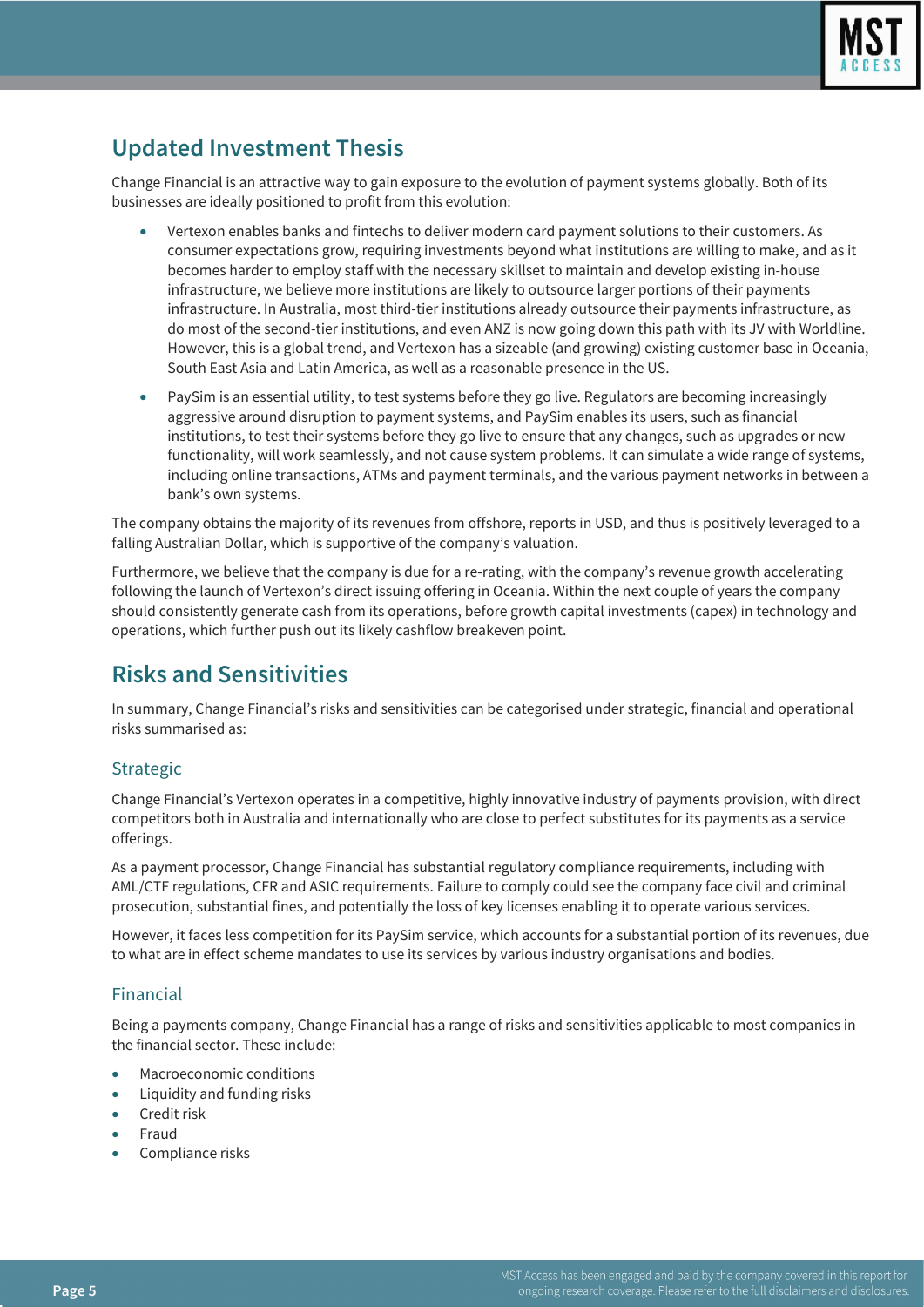

## **Operational**

Most companies, including Change Financial, have a range of operational risks. These include:

- **Governance**
- Key personnel
- Information technology
- Cybersecurity and data protection
- Force majeure events
- Litigation, claims and disputes

# **Company Description**

Change Financial Limited (ASX:CCA) is a global fintech, leveraging innovative and scalable technology to provide tailored payment solutions, card issuing and testing to banks and fintechs. Change's technology is used by over 154 clients across 41 countries to deliver simple, flexible and fast-to-market payments services, including card issuing and testing.

Change's payments as a service (PaaS) platform Vertexon, seamlessly integrates with banks and fintechs' core systems enabling delivery of digital and virtual card payment solutions to their customers. It includes integrated features such as Apple Pay, Google Pay, Samsung Pay, and Buy Now Pay Later (BNPL) services. Change currently manages and processes over 16 million credit, debit, and prepaid cards worldwide.

Using PaySim, Change tests payment systems to help clients meet the reliability and performance expectations of end customers. Simulating the full transaction lifecycle across multiple systems, PaySim enables banks and fintechs to complete end-to-end testing of their payment platforms and processes from a desktop. Change also provides the default standard for payments testing for many Australian companies, including Australia's domestic card payment service eftpos.